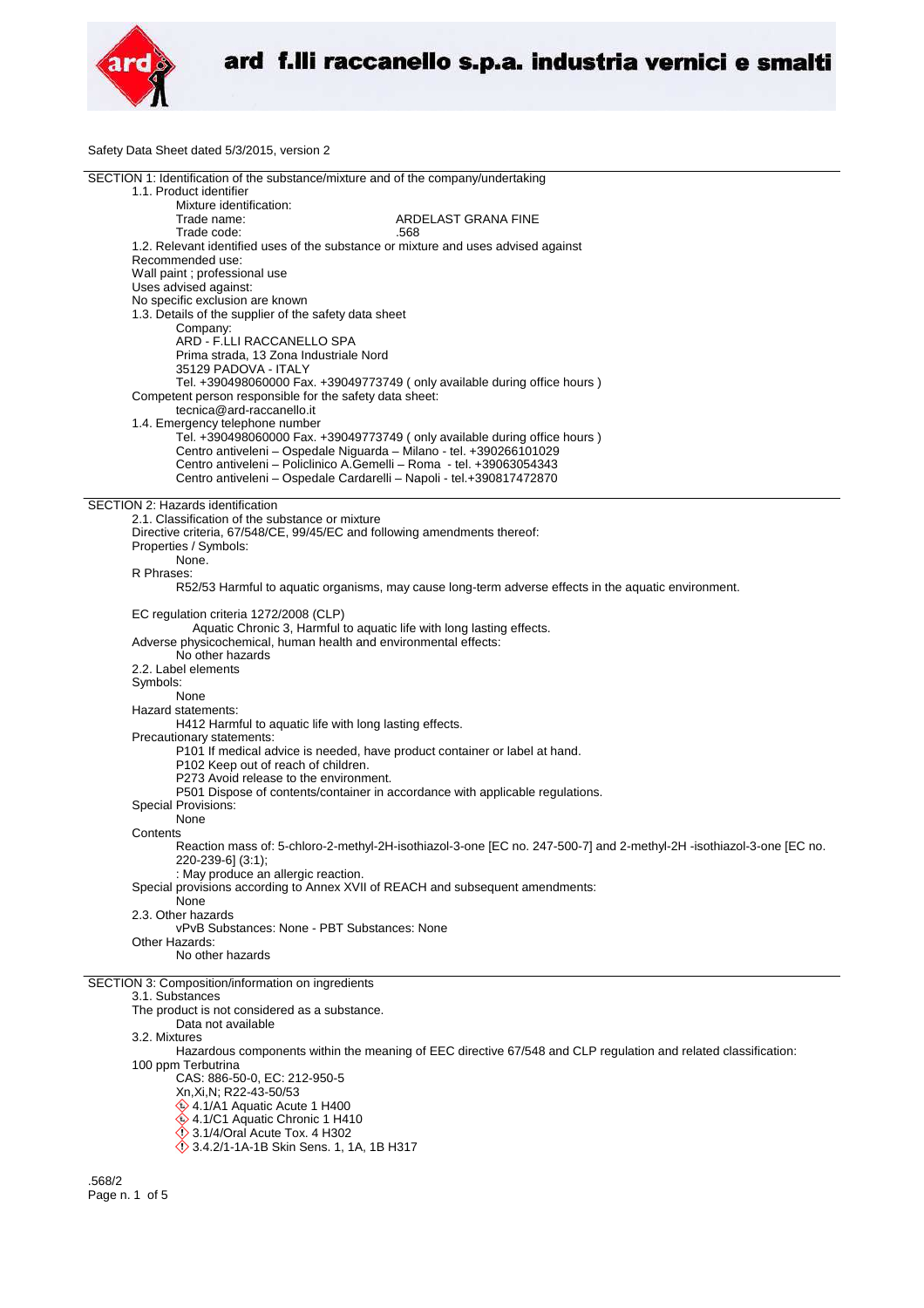SECTION 4: First aid measures 4.1. Description of first aid measures In case of skin contact: Wash with plenty of water and soap. In case of eyes contact: Rinse immediately with plenty of water and seek medical advice. In case of Ingestion: Do not under any circumstances induce vomiting. OBTAIN A MEDICAL EXAMINATION IMMEDIATELY. In case of Inhalation: Remove casualty to fresh air and keep warm and at rest. 4.2. Most important symptoms and effects, both acute and delayed No known symptoms to date. 4.3. Indication of any immediate medical attention and special treatment needed Treatment: Treat symptomatically. SECTION 5: Firefighting measures 5.1. Extinguishing media Suitable extinguishing media: Irrelevant, the product is not flammable. Extinguishing media which must not be used for safety reasons: None in particular. 5.2. Special hazards arising from the substance or mixture May produce toxic fumes of carbon monoxide if burning. Do not inhale explosion and combustion gases. 5.3. Advice for firefighters Use suitable breathing apparatus . Collect contaminated fire extinguishing water separately. This must not be discharged into drains. Move undamaged containers from immediate hazard area if it can be done safely. SECTION 6: Accidental release measures 6.1. Personal precautions, protective equipment and emergency procedures Wear personal protection equipment. Remove persons to safety. See protective measures under point 7 and 8. 6.2. Environmental precautions Do not allow to enter into soil/subsoil. Do not allow to enter into surface water or drains. Retain contaminated washing water and dispose it. In case of gas escape or of entry into waterways, soil or drains, inform the responsible authorities. 6.3. Methods and material for containment and cleaning up Suitable material for taking up: absorbing material, organic, sand. Wash with plenty of water. 6.4. Reference to other sections See also section 8 and 13 SECTION 7: Handling and storage 7.1. Precautions for safe handling Avoid contact with skin and eyes, inhalation of vapours and mists. Don't use empty container before they have been cleaned. Contamined clothing should be changed before entering eating areas. Do not eat or drink while working. See also section 8 for recommended protective equipment. 7.2. Conditions for safe storage, including any incompatibilities Keep away from food, drink and feed. Incompatible materials: None in particular. Instructions as regards storage premises: Adequately ventilated premises. 7.3. Specific end use(s) None in particular SECTION 8: Exposure controls/personal protection 8.1. Control parameters Exposure limit(s): There are not occupational exposure limits in accordance to the EU legislation DNEL Values: Data not available PNEC Values: Data not available 8.2. Exposure controls Eye/ face protection: Not needed for normal use. Anyway, operate according good working practices. Skin protection a) protection for hands: One-time gloves. .568/2 Page n. 2 of 5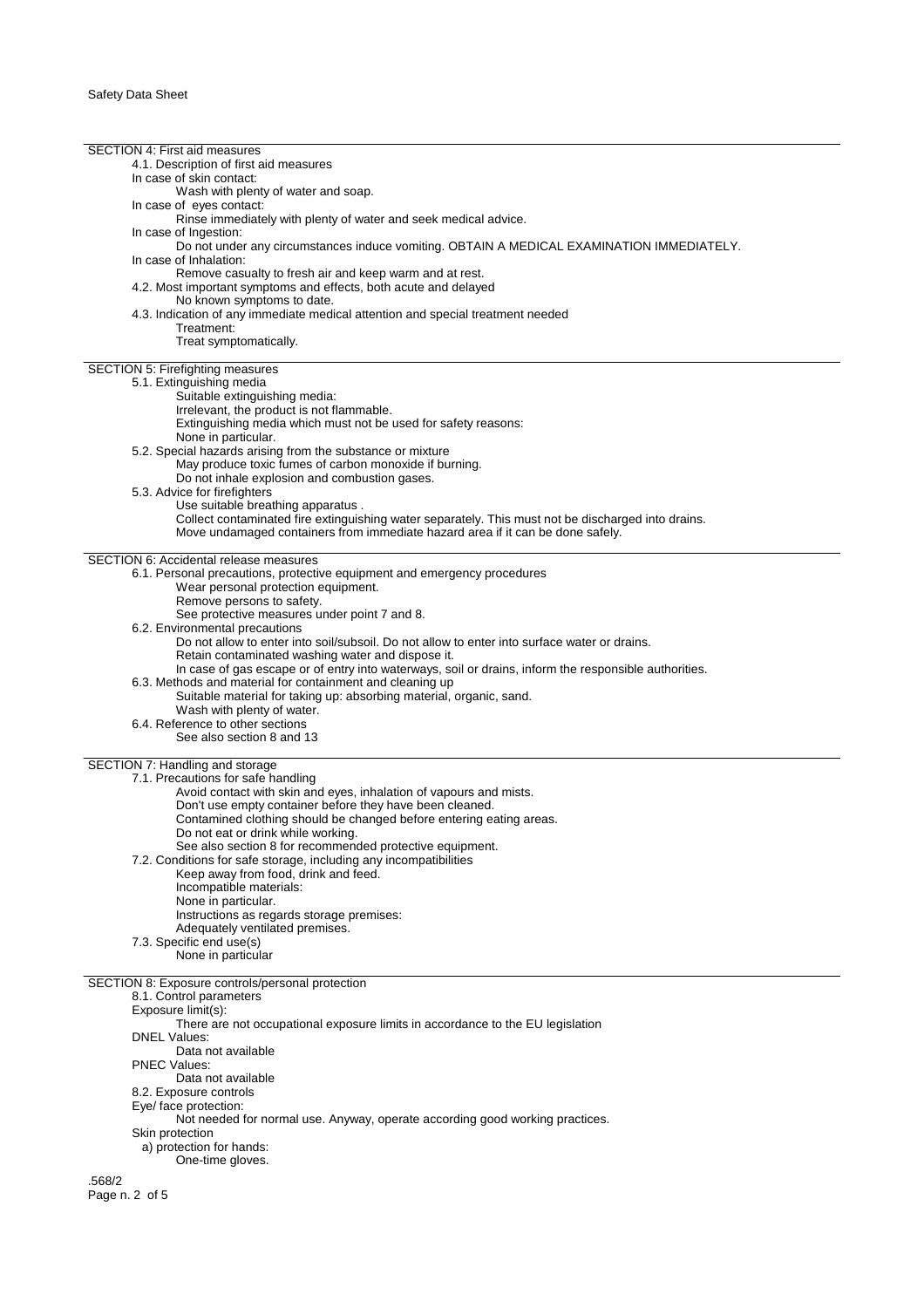Safety Data Sheet

b) other:

No special precaution must be adopted for normal use. Respiratory protection: Not needed for normal use. Thermal Hazards:

None Environmental exposure controls:

None

| SECTION 9: Physical and chemical properties                               |                                                                                                                           |
|---------------------------------------------------------------------------|---------------------------------------------------------------------------------------------------------------------------|
| 9.1. Information on basic physical and chemical properties                |                                                                                                                           |
| Appearance and colour:                                                    | Fluid dispersion various colors                                                                                           |
| Odour:                                                                    | Characteristic: slightly acrid                                                                                            |
| Odour threshold:                                                          | Data not available                                                                                                        |
| pH:                                                                       | 9,0                                                                                                                       |
| Melting point / freezing point:                                           | Data not available                                                                                                        |
| Initial boiling point and boiling range:                                  | Data not available                                                                                                        |
| Solid/gas flammability:<br>Upper/lower flammability or explosive limits:  | Data not available<br>Data not available                                                                                  |
| Vapour density:                                                           | Data not available                                                                                                        |
| Flash point:                                                              | Not flammable                                                                                                             |
| Evaporation rate:                                                         | Data not available                                                                                                        |
| Vapour pressure:                                                          | Data not available                                                                                                        |
| Relative density:                                                         | 1270 - 1450 g/l a 20°C                                                                                                    |
| Solubility in water:                                                      | Miscible                                                                                                                  |
| Solubility in oil:                                                        | Insoluble                                                                                                                 |
| Partition coefficient (n-octanol/water):                                  | Data not available                                                                                                        |
| Auto-ignition temperature:                                                | Data not available                                                                                                        |
| Decomposition temperature:                                                | Data not available                                                                                                        |
| Viscosity:                                                                | 13000 - 30000 cP 20°C                                                                                                     |
| Explosive properties:                                                     | Data not available                                                                                                        |
| Oxidizing properties:                                                     | Data not available                                                                                                        |
| 9.2. Other information                                                    |                                                                                                                           |
| Miscibility:                                                              | Data not available                                                                                                        |
| Fat Solubility:                                                           | Data not available                                                                                                        |
| Conductivity:                                                             | Data not available                                                                                                        |
| Substance Groups relevant properties: Data not available                  |                                                                                                                           |
| Note: The data herein refer to QC when the product was put on the market. |                                                                                                                           |
| SECTION 10: Stability and reactivity                                      |                                                                                                                           |
| 10.1. Reactivity                                                          |                                                                                                                           |
| Stable under normal conditions                                            |                                                                                                                           |
| 10.2. Chemical stability                                                  |                                                                                                                           |
| Stable under normal conditions                                            |                                                                                                                           |
| 10.3. Possibility of hazardous reactions                                  |                                                                                                                           |
| None                                                                      |                                                                                                                           |
| 10.4. Conditions to avoid                                                 |                                                                                                                           |
| Stable under normal conditions.                                           |                                                                                                                           |
| 10.5. Incompatible materials                                              |                                                                                                                           |
| None in particular.                                                       |                                                                                                                           |
| 10.6. Hazardous decomposition products                                    |                                                                                                                           |
| None.                                                                     |                                                                                                                           |
| SECTION 11: Toxicological information                                     |                                                                                                                           |
| 11.1. Information on toxicological effects                                |                                                                                                                           |
| Toxicological information of the mixture:                                 |                                                                                                                           |
| Data not available                                                        |                                                                                                                           |
| Toxicological information of the main substances found in the mixture:    |                                                                                                                           |
| Data not available                                                        |                                                                                                                           |
|                                                                           | If not differently specified, the information required in Regulation 453/2010/EC listed below must be considered as N.A.: |
| a) acute toxicity;                                                        |                                                                                                                           |
| b) skin corrosion/irritation;                                             |                                                                                                                           |
| c) serious eye damage/irritation;                                         |                                                                                                                           |
| d) respiratory or skin sensitisation;                                     |                                                                                                                           |
| e) germ cell mutagenicity;                                                |                                                                                                                           |
| f) carcinogenicity;                                                       |                                                                                                                           |
| g) reproductive toxicity;                                                 |                                                                                                                           |
| h) STOT-single exposure;                                                  |                                                                                                                           |
| i) STOT-repeated exposure;                                                |                                                                                                                           |
| i) aspiration hazard.                                                     |                                                                                                                           |
| SECTION 12: Ecological information                                        |                                                                                                                           |
| 12.1. Toxicity                                                            |                                                                                                                           |
|                                                                           | Adopt good working practices, so that the product is not released into the environment.                                   |
|                                                                           | Harmful to aquatic organisms, may cause long-term adverse effects in the aquatic environment.                             |
| Terbutrina - CAS: 886-50-0                                                |                                                                                                                           |

a) Aquatic acute toxicity:

Endpoint: EC50 - Species: Algae = 0.0067 mg/L - Duration h: 48

.568/2 Page n. 3 of 5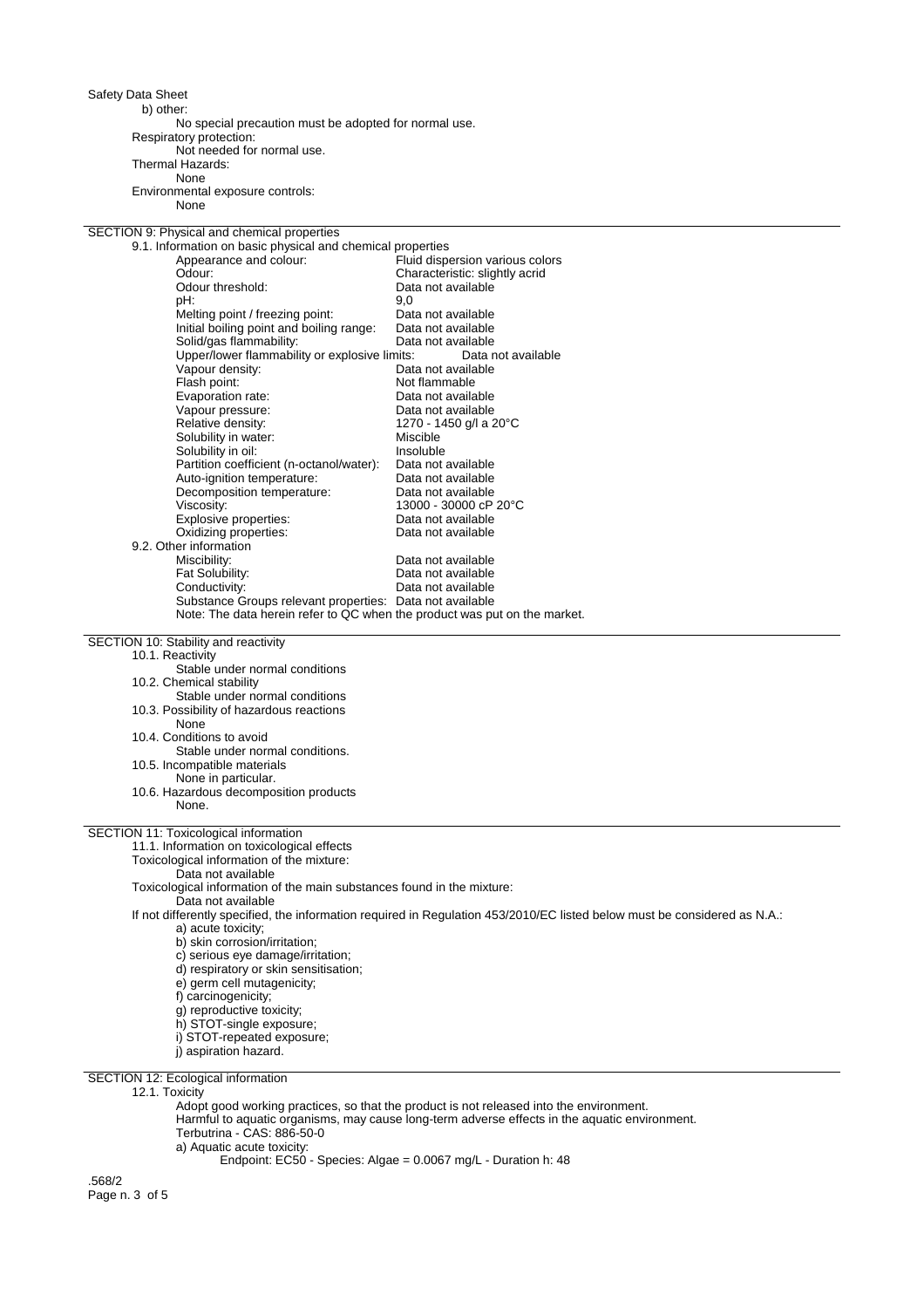| 12.2. Persistence and degradability<br>Data not available                                                                                                                |
|--------------------------------------------------------------------------------------------------------------------------------------------------------------------------|
| 12.3. Bioaccumulative potential                                                                                                                                          |
| Terbutrina - CAS: 886-50-0<br>Bioaccumulation: Not bioaccumulative - Test: log Kow 3.2 - Duration: Data not available - Notes: Data not                                  |
| available<br>12.4. Mobility in soil                                                                                                                                      |
| Data not available                                                                                                                                                       |
| 12.5. Results of PBT and vPvB assessment                                                                                                                                 |
| vPvB Substances: None - PBT Substances: None                                                                                                                             |
| 12.6. Other adverse effects<br>None                                                                                                                                      |
| SECTION 13: Disposal considerations                                                                                                                                      |
| 13.1. Waste treatment methods<br>Recover if possible. In so doing, comply with the local and national regulations currently in force.                                    |
| Waste should not be disposed of by release to sewers.<br>Contaminated packaging thinners and cleaning diluents must be landfilled.                                       |
|                                                                                                                                                                          |
| SECTION 14: Transport information<br>14.1. UN number                                                                                                                     |
| Not classified as dangerous in the meaning of transport regulations.                                                                                                     |
| 14.2. UN proper shipping name                                                                                                                                            |
| Data not available<br>14.3. Transport hazard class(es)                                                                                                                   |
| Data not available                                                                                                                                                       |
| 14.4. Packing group                                                                                                                                                      |
| Data not available<br>14.5. Environmental hazards                                                                                                                        |
| <b>ADR-Enviromental Pollutant:</b><br>No                                                                                                                                 |
| Data not available                                                                                                                                                       |
| 14.6. Special precautions for user                                                                                                                                       |
| Data not available<br>14.7. Transport in bulk according to Annex II of MARPOL73/78 and the IBC Code                                                                      |
| Data not available                                                                                                                                                       |
| <b>SECTION 15: Regulatory information</b>                                                                                                                                |
| 15.1. Safety, health and environmental regulations/legislation specific for the substance or mixture                                                                     |
| Dir. 67/548/EEC (Classification, packaging and labelling of dangerous substances).                                                                                       |
| Dir. 99/45/EEC (Classification, packaging and labelling of dangerous preparations).                                                                                      |
| DIR.2004/42/CE. Subcategory c Type BA limit COV 40 g/l. Contained in product < 40 g/l.<br>Regulation (EU) No 528/2012 and subsequent amendments.                         |
| This product contains biocides with algaecide and fungicide properties.                                                                                                  |
| Active ingredients:                                                                                                                                                      |
| Zinc pyrithione                                                                                                                                                          |
| 2-ottil-2H-isotiazol-3-one<br>Terbutryn                                                                                                                                  |
| Dir. 98/24/EC (Risks related to chemical agents at work).                                                                                                                |
| Directive 2000/39/CE (Occupational exposure limit values) and subsequent modifications: 2004/37/CE, 2006/15/CE and                                                       |
| 2009/161/UE.                                                                                                                                                             |
| Dir. 2006/8/EC<br>Regulation (EC) n. 1907/2006 (REACH)                                                                                                                   |
| Regulation (EC) n. 1272/2008 (CLP)                                                                                                                                       |
| Regulation (EC) n. 790/2009 (ATP 1 CLP) and (EU) n. 758/2013                                                                                                             |
| Regulation (EU) n. 453/2010 (Annex I)<br>Regulation (EU) n. 286/2011 (ATP 2 CLP)                                                                                         |
| Regulation (EU) n. 618/2012 (ATP 3 CLP)                                                                                                                                  |
| Restrictions related to the product or the substances contained according to Annex XVII Regulation (EC) 1907/2006 (REACH)                                                |
| and subsequent modifications:                                                                                                                                            |
| None                                                                                                                                                                     |
|                                                                                                                                                                          |
| Where applicable, refer to the following regulatory provisions :<br>Directive 2003/105/CE ('Activities linked to risks of serious accidents') and subsequent amendments. |
| Regulation (EC) nr 648/2004 (detergents).                                                                                                                                |
| 1999/13/EC (VOC directive)                                                                                                                                               |
| 15.2. Chemical safety assessment<br>No                                                                                                                                   |
|                                                                                                                                                                          |
| <b>SECTION 16: Other information</b>                                                                                                                                     |
| Full text of phrases referred to in Section 3:<br>R22 Harmful if swallowed.                                                                                              |
| R43 May cause sensitization by skin contact.                                                                                                                             |
| R50/53 Very toxic to aquatic organisms, may cause long-term adverse effects in the aquatic environment.                                                                  |
| H400 Very toxic to aquatic life.                                                                                                                                         |
| H410 Very toxic to aquatic life with long lasting effects.                                                                                                               |
| H302 Harmful if swallowed.<br>H317 May cause an allergic skin reaction.                                                                                                  |